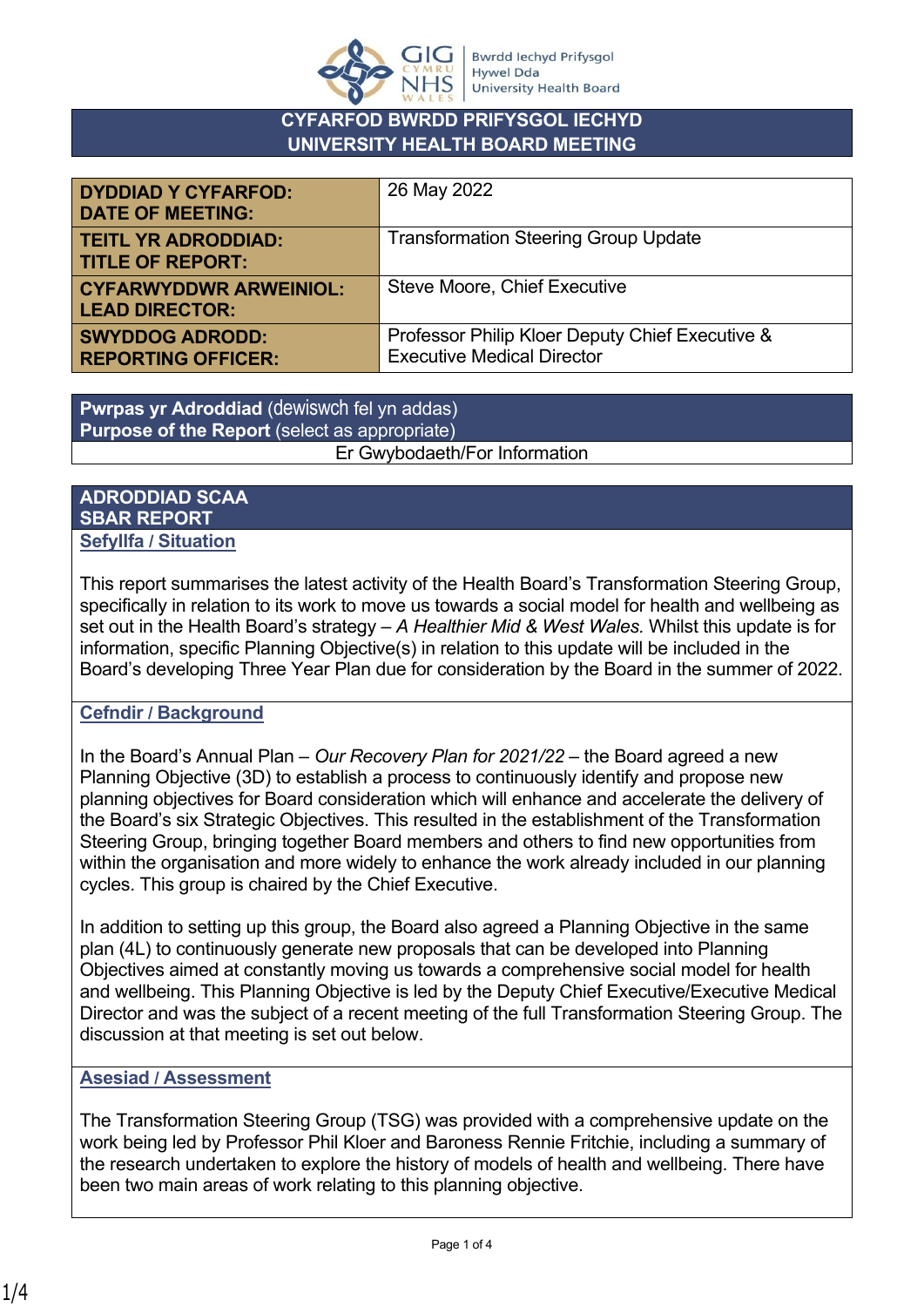Firstly, TSG were updated on the systematic review of the evidence commissioned and underway at Aberystwyth University. A final report is expected in early summer 2022 and will provide an academic underpinning for future action in this arena which will assist TSG and the Board with the identification of further Planning Objectives to drive our Strategic Objectives in the coming years.

Secondly, TSG were provided with an update on the extensive conversations with a purpose undertaken over the past 8 months with thought leaders identified due to their role in public life and their experience of influencing at least one of the social determinants of health and wellbeing, as well as their connections to Wales or detailed understanding of its culture and communities. The local Public Health Team are undertaking a Delphi analysis of the insights, advice and perspectives recorded from these conversations and anticipate presenting their report in June 2022.

Early examples of insights sights gained were explored and discussed by members of the group and included:

- **The role that inequality plays in our wellbeing:** There was a strong drive for a focus on tackling inequalities, with one participant highlighting the WHO Health Equity status report which indicated that 90% of health inequalities can be traced back to 5 factors:
	- o Quality of Healthcare
	- o Financial insecurity
	- o Poor quality housing and neighbourhood environment
	- o Social exclusion
	- o Lack of decent work and poor working conditions
- **Listen, engage with and empower communities, and invest in their leadership**
- **Focus first on the future generation through work with families, and older people**
- **Significant role of Mental Health & Relationships**
- **The HB undertaking "non-traditional activities" in non-traditional ways**
- **Our systems and traditions are part of the problem**
- **The importance of partnership**

A proposal is now under development, guided by the discussion at TSG, for a new Planning Objective related to placed-based action in at least one community in each county with key partners and supported by the Wales Council for Voluntary Action (WCVA). This Planning Objective, once finalised and agreed by TSG members, will be presented to the Board for adoption. The intention is to do this as part of the finalisation of the Health Board's Three Year Plan due to be presented to the Board in summer 2022. This will be a first Planning Objective in relation to Planning Objective 4L, with more expected to follow.

A session is also being planned for joint Public Service Boards and Regional Partnership Board members in July 2022 to discuss the feedback from the work so far in relation to the above and our Planning Objective (4N) examining opportunities to optimise the food system for health and wellbeing.

# **Argymhelliad / Recommendation**

The Board is asked to note for information the Transformation Steering Group update.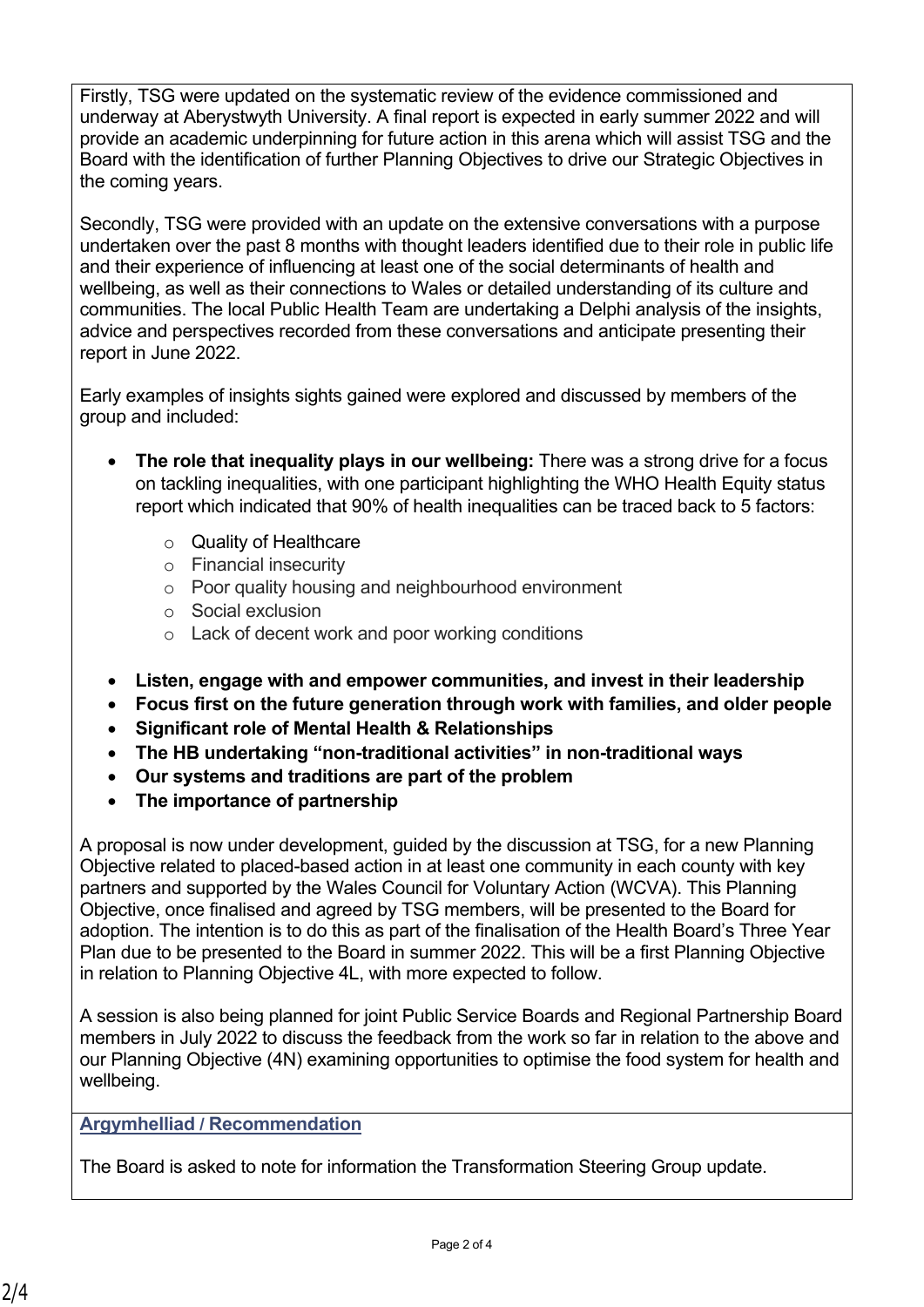| Amcanion: (rhaid cwblhau)<br><b>Objectives: (must be completed)</b>                                                                               |                                                                                                                                                                                                                                |
|---------------------------------------------------------------------------------------------------------------------------------------------------|--------------------------------------------------------------------------------------------------------------------------------------------------------------------------------------------------------------------------------|
| Cyfeirnod Cofrestr Risg Datix a Sgôr<br>Cyfredol:<br>Datix Risk Register Reference and<br>Score:                                                  | Not applicable                                                                                                                                                                                                                 |
| Safon(au) Gofal ac lechyd:<br>Health and Care Standard(s):                                                                                        | 6.1 Planning Care to Promote Independence<br>1. Staying Healthy                                                                                                                                                                |
| <b>Amcanion Strategol y BIP:</b><br><b>UHB Strategic Objectives:</b>                                                                              | 3. Striving to deliver and develop excellent services<br>4. The best health and wellbeing for our individuals,<br>families and communities                                                                                     |
| <b>Amcanion Cynllunio</b><br><b>Planning Objectives</b>                                                                                           | <b>4K Health Inequalities</b><br>4N Food System                                                                                                                                                                                |
| <b>Amcanion Llesiant BIP:</b><br><b>UHB Well-being Objectives:</b><br><b>Hyperlink to HDdUHB Well-being</b><br>Objectives Annual Report 2018-2019 | 4. Improve Population Health through prevention and<br>early intervention, supporting people to live happy and<br>healthy lives<br>8. Transform our communities through collaboration with<br>people, communities and partners |

| <b>Gwybodaeth Ychwanegol:</b><br><b>Further Information:</b>                                                                                                   |                                         |
|----------------------------------------------------------------------------------------------------------------------------------------------------------------|-----------------------------------------|
| Ar sail tystiolaeth:<br><b>Evidence Base:</b>                                                                                                                  | Not applicable                          |
| <b>Rhestr Termau:</b><br><b>Glossary of Terms:</b>                                                                                                             | Contained within the body of the report |
| Partïon / Pwyllgorau â ymgynhorwyd<br>ymlaen llaw y Cyfarfod Bwrdd Iechyd<br>Prifysgol:<br>Parties / Committees consulted prior<br>to University Health Board: | <b>Transformation Steering Group</b>    |

| <b>Effaith: (rhaid cwblhau)</b><br>Impact: (must be completed)    |                                          |
|-------------------------------------------------------------------|------------------------------------------|
| <b>Ariannol / Gwerth am Arian:</b><br><b>Financial / Service:</b> | Any issues are identified in the report. |
| <b>Ansawdd / Gofal Claf:</b><br><b>Quality / Patient Care:</b>    | Any issues are identified in the report. |
| <b>Gweithlu:</b><br><b>Workforce:</b>                             | Any issues are identified in the report. |